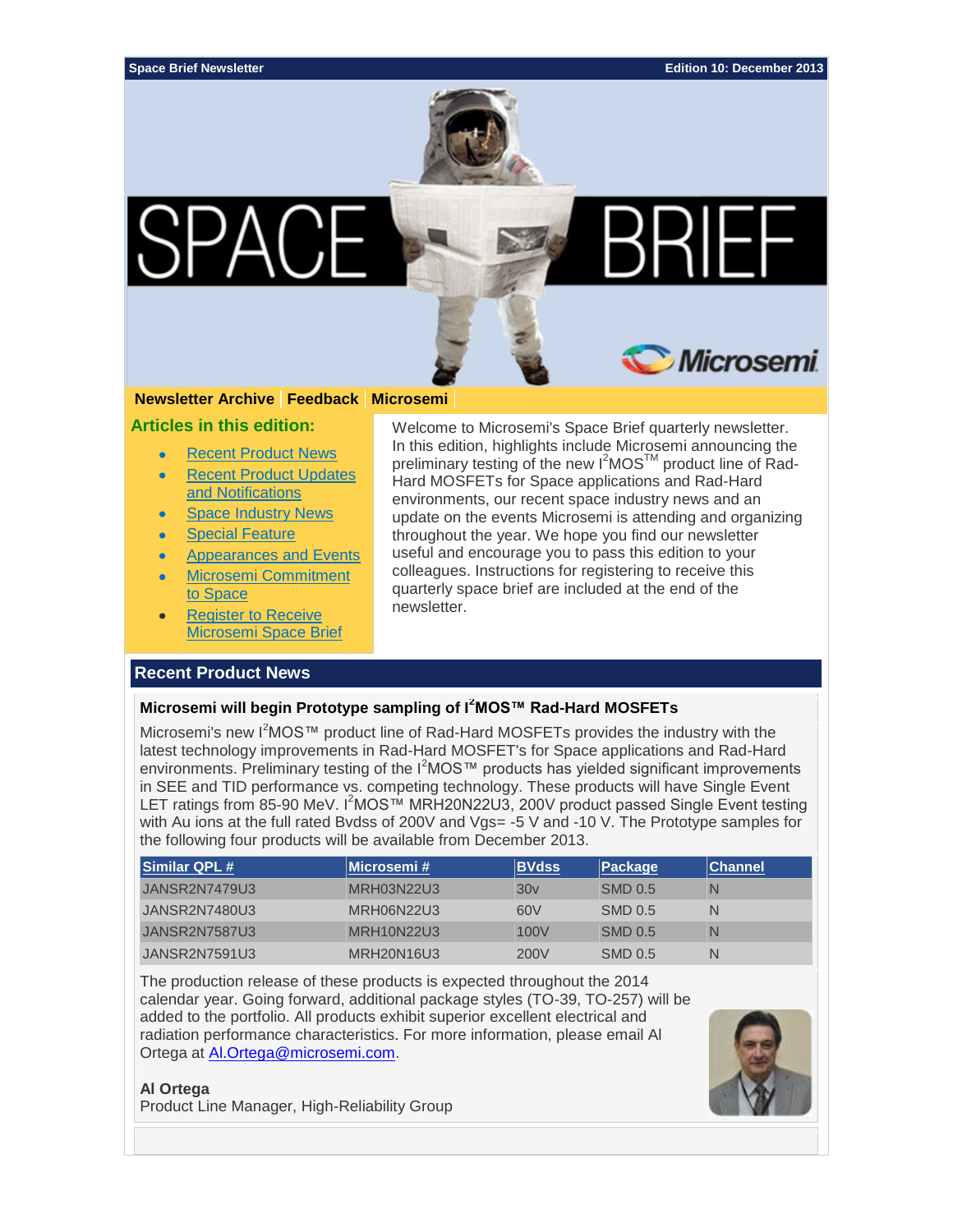# **Redundant Power Switching using AAHS298B and LX7710**

Microsemi will be sampling our new LX7710 Radiation Tolerant Octal Series Diode Array in Q1 2014. LX7710, AAHS298B, and the 8-Channel Source Driver currently in production, can be used together to implement logic controlled redundant power switching as described in the following application note.

AAHS298B provides the logic level controlled power switching and LX7710 facilitates power ORing and prevents reverse current flow through AAHS298B, if either redundant power source is shut down. AAHS298B can source 700 mA per channel and a combined package total sourcing of 2800 mA. AAHS298B has a maximum voltage rating of 75 V, so with a voltage derating factor of 80 %, it can switch voltage rails in the 28 V to 60 V range. Each output has a clamp diode that provides an inductive current path when the switch turns off abruptly. AAHS298B has a switch voltage drop of 1.8 V at 500 mA.

LX7710 consists of eight channels of two 700 mA, 125 V diodes in series. Should one diode in a channel fail in a short, the second diode provides redundancy to keep the channel active. A second bond-out option with non-redundant single diode channels is available on request. The voltage drop across the dual diodes is 1.9 V at 700 mA. LX7710 is rated for 1 A of continuous channel current so it can carry the maximum output current of AAHS298B. The circuit below provides six 700 mA power channels that are powered from two redundant power sources, VS1 and VS2 and one high current channel. The selection logic inputs are TTL compatible, as well as 3.3 V and 5.0 V CMOS compatible.



Chief Engineer, Analog Mixed Signal Group

# <span id="page-1-0"></span>**Recent Product Updates and Notifications**

# **Core1553 IP Updated and Certified**

Core1553 is Microsemi's Direct Intellectual Property (IP) core, commonly used in bus communication for aerospace applications. Core1553 is based on MIL-STD-1553 supporting various bus protocols, such as Remote Terminal (RT), Bus Controller (BC) and Monitor Terminal (MT). Core1553BRT and Core1553BRM have gone through a major update with enhancements to the cores as well as their documentations. In November 2013, the latest version of Core1553BRT v4.0 and Core1553BRM v4.0 received updated Certification per RT Validation Test Plan outlined in MIL-HDBK-1553 Appendix A. Core1553BRT v4.0 and Core1553BRM v4.0 now support the latest families of SmartFusion<sup>®</sup>2 and IGLOO<sup>®</sup>2 FPGAs in addition to existing FPGA families. The certification of these two IP cores was also done on SmartFusion2 devices.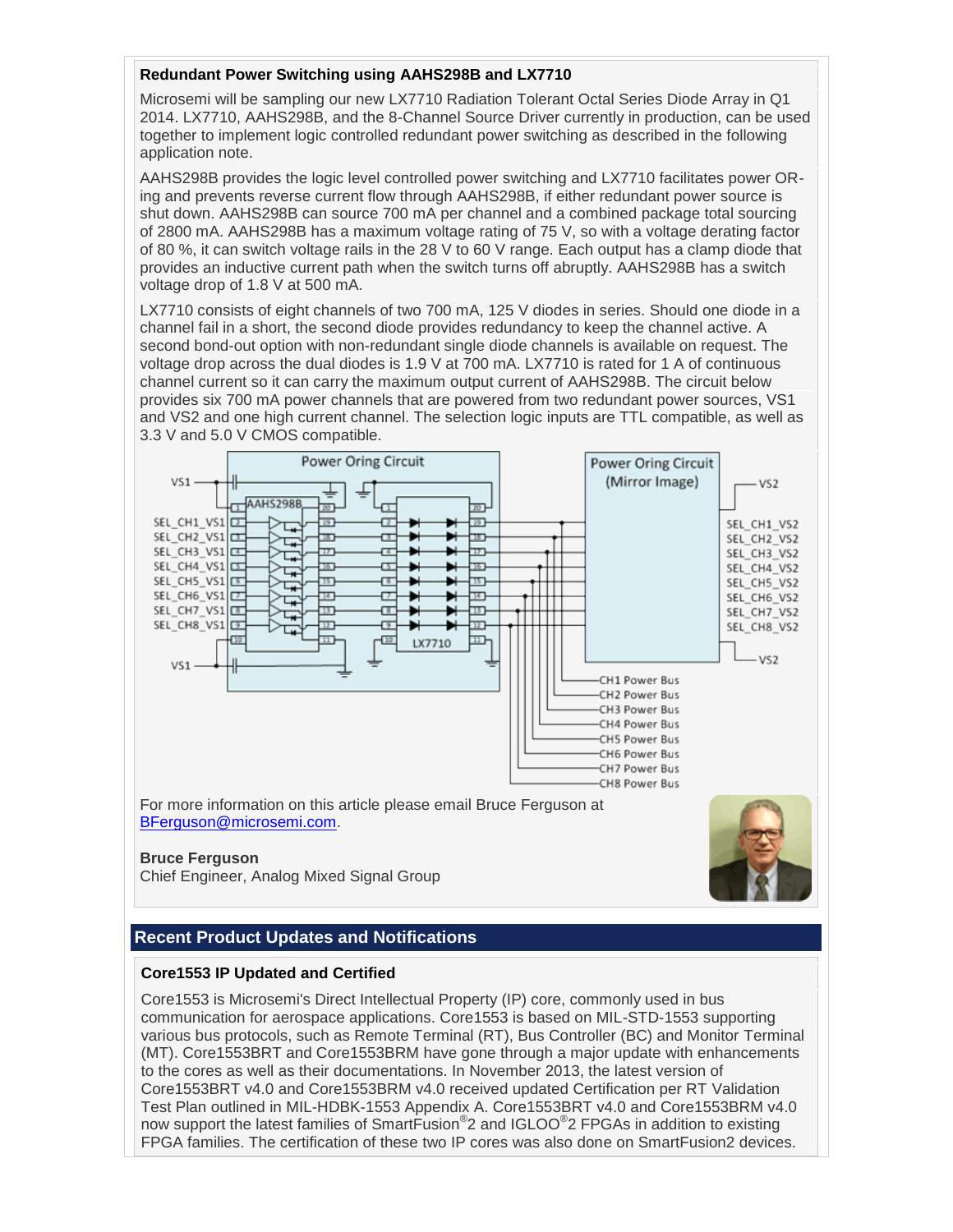Microsemi Core1553 IP has been flown on a scientific instrument, SOPHIE of the Aeronomy of Ice in the Mesosphere (AIM) mission. Core1553 IP is also onboard the Commercially Orbital Transportation Service (COTS) for the International Space Station (ISS). We look forward to having flight heritage for Core1553 IP on many more programs, including but not limited to James Webb Space Telescope (JWST) and Joint Polar Satellite System (JPSS). Microsemi continues to provide the highest quality and reliability aerospace solutions by seeking and updating qualification and certification, not only for our devices but also the IP cores which help customers design with these devices.

The updated IP cores and documentations will be posted in January 2014. A SmartFusion2 device reference design and Core1553 Development Kit supporting SmartFusion2 devices, will follow at a later time to help demonstrate Core1553 capability in Microsemi's latest FPGA technology.

For more information on Core1553 and Microsemi IP Cores, refer to [http://www.microsemi.com/products/fpga-soc/design-resources/ip-cores.](http://www.microsemi.com/products/fpga-soc/design-resources/ip-cores)

# **Minh U. Nguyen**

Marketing Manager, Space FPGAs, SoC Products Group



# **Microsemi's new family of Radiation-Tolerant Linear ICs is here!**

These products are enhancements to our heritage line of high reliability PWM Controllers, Linear Voltage Regulators and Interface Circuits. All devices are form-fit-function equivalents of our proven heritage product family with the added feature of post radiation performance after TID, ELDR and SEL exposure. We are currently sampling our SGR1825C, SGR1845 and SGR1846 PWM controllers, and our SGR117 and SGR137 voltage regulators. The SGR117 and SGR1846 are in production now and we will continue our launch by releasing several devices per quarter. QML-V certification is underway and is planned for Q2 2014. Prior to certification, this product will be screened per Microsemi's internal S-Level flow.

For more information on SG linear IC's, please email [Dorian.Johnson@microsemi.com](mailto:Dorian.Johnson@microsemi.com) or contact a local Microsemi sales representative by going to [http://www.microsemi.com/products/0.](http://www.microsemi.com/products/0)



# **Dorian Johnson**

Senior Product Marketing Engineer, AMSG Hi-Rel Products

# <span id="page-2-0"></span>**Space Industry News**

### **Microsemi developing Space Grade Hermetically sealed Ultra high vacuum Latching Relays**

Getting a satellite from the launch pad into orbit is just part of the story. The launch vehicle delivers the satellite to its orbit. That's when the propulsion system starts its job. With 20,000 pieces of tracked space junk, the satellite must maneuver out of the way to avoid damage. Each satellite contains many tiny rocket engines to move in X, Y and Z directions. Each thruster needs an ignition voltage delivered to start the burn. This is accomplished through a HV relay.

The specifications for these devices are no small matter:

10 KV standoff voltage, 40+ amps, operating temperature rating up to 220  $^{\circ}$ C , life span of 25 years, 20,000 cycles minimum.

This family of relays is designed to meet the requirements of MIL-DTL-83725 and MIL-PRF-6106.

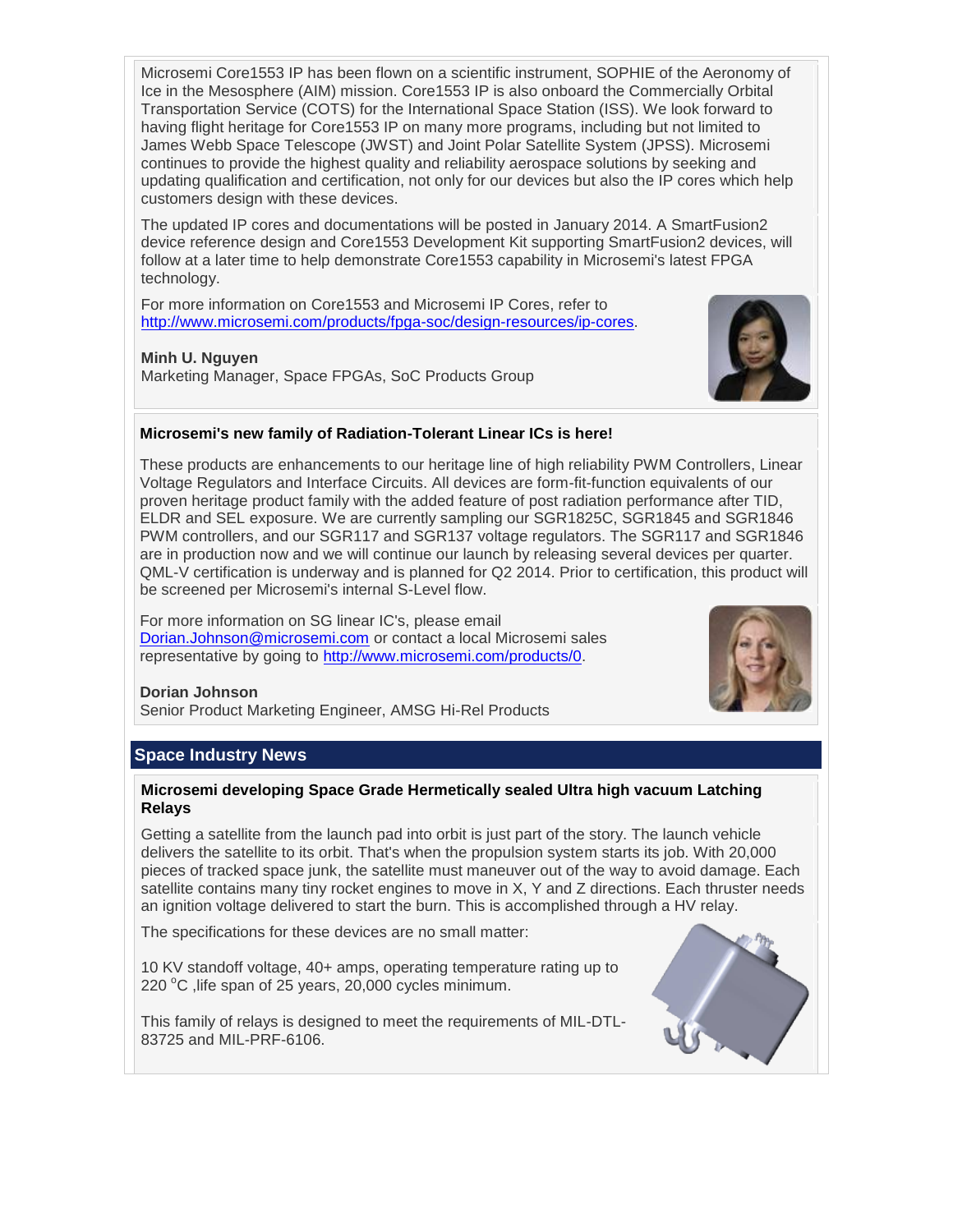Microsemi's Power Management Group is in development of just such a relay. Building relays for space since 1957, we work closely with our customers developing a space grade latching relay to perform in this extreme environment. If your company has special needs, please contact [pmgsales@microsemi.com](mailto:pmgsales@microsemi.com) or Kent Brooten at [Kent.Brooten@microsemi.com.](mailto:Kent.Brooten@microsemi.com)



### **Kent Brooten**

National Sales Manager, Power Module Group

# **Microsemi Announces the availability of Space Qualified Crystal Oscillators**

Microsemi's Frequency and Time division, formerly Symmetricom located in Beverly Massachusetts, has an extensive legacy of high-performance voltage controlled, temperature compensated and oven controlled crystal oscillators and atomic clocks. Microsemi has delivered more 675 crystal oscillators and 70 Cesium atomic clocks for numerous commercial, scientific and military space programs over the past 42 years. These programs have included GPS I through III, SBIRS, EOS, MUOS, PAN, INTELSAT, TELSTAR, World View, MESSENGER, STEREO, and US government missions.



The **9600B, 9700B** and **9800B** family of ovenized oscillators provide an output of 1 to 200 MHz with exceptional frequency stability, phase noise, temperature coefficient in a compact package with low power consumption. The oscillators are radiation hardened to greater than 100 krad (Si), capable of operating under neutron and SEU environments with SEL immunity. Internal vibration and shock isolation systems provide the capability of operation during 40 grms of random vibration

and 3000 g's pyrotechnic shock. Component quality levels range from class B (level 2), through class S (level 1) with optional tailoring for program requirements. These oscillators have been fully analyzed for space reliability requirements and qualification tested. Options exist for low acceleration sensitivity oscillators.



The **9500B** is a family of ultra-stable crystal oscillators that demonstrate the highest level of performance available for crystal oscillators. The performance includes Allan Deviation of less than 1 x 10-13 for time intervals of 1 to 100 seconds. 9500 provides output frequencies to 600 MHz with options for multiple outputs and digital frequency control. These oscillators have been thoroughly analyzed and tested for numerous environmental conditions including EMI/EMC, random and sine vibration, pyrotechnic shock, and radiation. Radiation testing has included low dose rate (proton and gamma), SEE, high dose rate, and prompt dose testing. 9500B is optionally available with internal power supplies for operation from secondary or primary power supplies.



The **9900** family of oscillators use hybrid circuits to reduce the size of voltage controlled and/or temperature compensated crystal oscillators. The 9900 oscillators have frequency outputs up to 600 MHz with sine wave, TTL, CMOS, PECL and CML types of outputs. The oscillators exhibit excellent phase noise, temperature stability and aging. Manufacturing and tests are performed at Class K certified facilities.

Packaging includes dual in line ( DIP) or surface mount versions, depending on the choice of crystal packaging.

Microsemi is scheduled to release a space qualified version of the revolutionary CSAC (Chip Scale Atomic Clock) in March of 2014. The CSAC has the frequency accuracy and stability of an atomic clock with power consumption of less than 125 mW in a 16 cm3 package.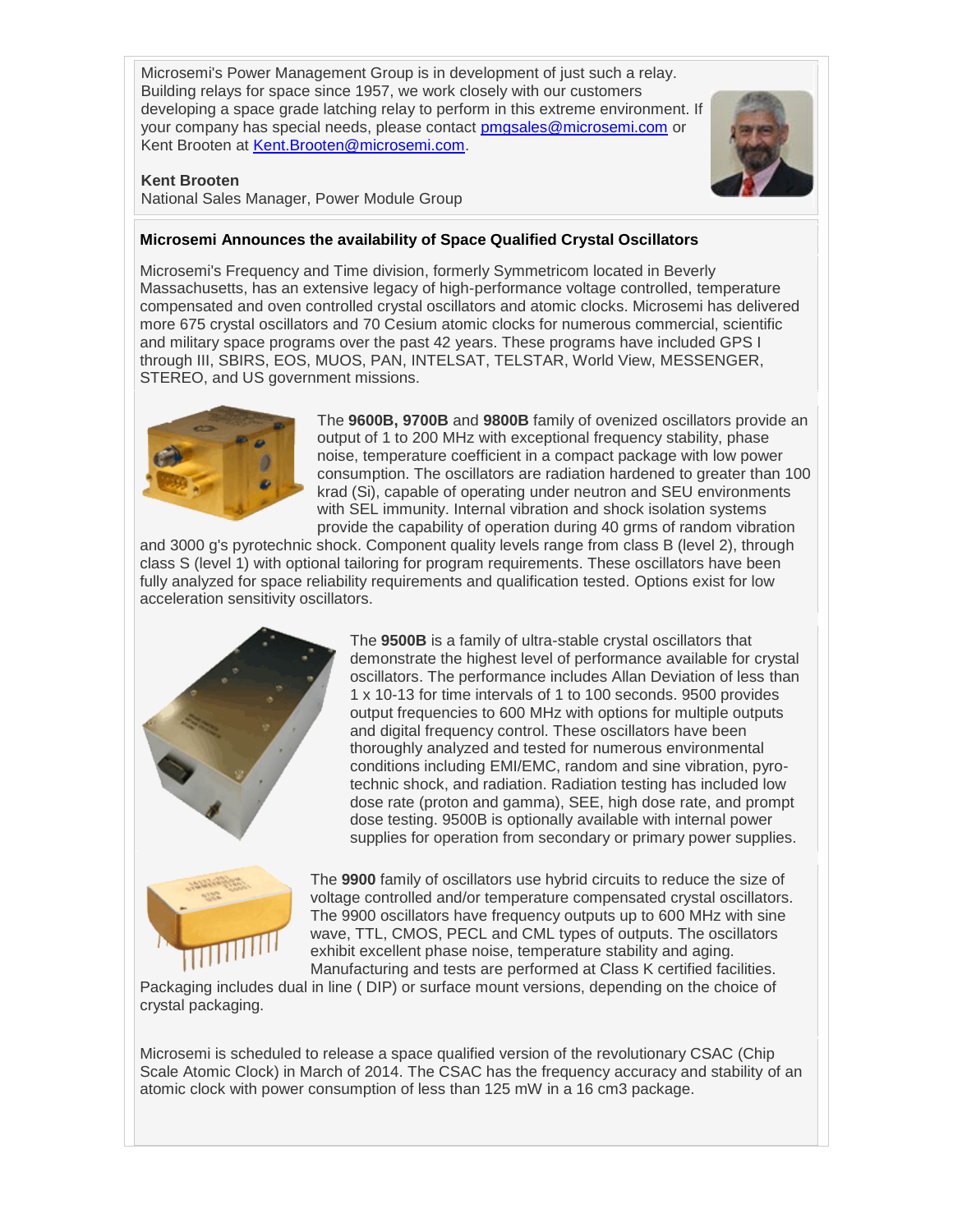For more information, please email [pcash@symmetricom.com](mailto:pcash@symmetricom.com)

#### **Peter Cash**

Director of Space, Defense and Avionics, Government Programs Group



# <span id="page-4-0"></span>**Special Feature**

In this issue of Space Brief, we look at introducing a new customer perspective section to our newsletter. We would like to thank **Dr.Rajan Bedi,** Head of Mixed-Signal Design, EADS Astrium Ltd for contributing to this edition. If you are interested in contributing to our newsletter or writing an article please contact [SpaceBrief@microsemi.com.](mailto:SpaceBrief@microsemi.com)

### **Hardware Design Considerations when using FPGAs for Spacecraft Avionics**

The capability of space-grade FPGAs has improved significantly since the launch of six Microsemi A1020-CQ84Bs on-board the Sampex spacecraft in 1992. The A1020 was fabricated on a 2 µm process, contained 547 logic cells each comprising a 4:1 MUX and an OR gate.

The next generation of space-grade FPGAs will be manufactured using 65 nm, deep, sub-micron technologies offering thousands of logic cells, almost 1000 I/O, high-speed serial links, dedicated multiply-accumulate blocks, megabits of embedded memory, as well as reusable IP cores.

Regardless of whether FPGAs are being used to channelize and route beams on-board a telecommunication satellite, generate the L-band carriers for a navigation payload, process Earthobservation data, or control critical functions on a launcher or Martian rover, the task of using FPGAs for spacecraft avionics does not stop once the required functionality has been implemented and timing closure achieved within Libero SoC.

The actual hardware development of designing-in a space-grade FPGA onto a flight PCB presents a number of significant challenges: the latest devices are complex, high-pin count, high speed, power consuming and very expensive, and proper decisions must be taken before and during the development of the hardware to ensure designs are right-first-time.

#### **Reflow soldering a one-time-programmable, flight-grade FPGA onto a poorly-designed, non-functioning PCB is a very expensive mistake!**

The initial stage of hardware development involves defining the architecture for the FPGA implementation in response to the overall systems requirements for the mission. The final design may vary for different applications*,* for example, the hardware design of an FPGA-based subsystem for a launcher will most probably differ to that of a GEO telecommunication satellite which has to operate continuously for fifteen years.

FPGA device selection will be one of the earliest and most important hardware-level design decisions to be taken. The choice of part will be dictated by the logic resources required to meet the mission's processing requirements, as well as other factors such as cost, legacy of use, package size and ease of assembly, power consumption, prototyping options, the number of power rails and the design of the resulting power-distribution architecture, the number and type I/O, configuration architecture and reliability rate. Operational and radiation considerations specific to the mission may also influence the choice of FPGA.

Once the FPGA has been selected, the power-distribution network must be architected. The latest devices consume significant amounts of quiescent and dynamic power requiring lowvoltage, high-current, correctly-sequenced, clean rails. A combination of switching POLs and LDOs may be required to achieve an efficient power-distribution network that can be thermally managed by the hardware design. Microsemi provides power estimation spreadsheets that help to bind the design of the power-distribution architecture. The predicted power dissipation provides some indication whether the FPGA will meet reliability, derating rules on the maximum allowable junction temperature, which can be a real challenge for the latest devices and high-processing applications.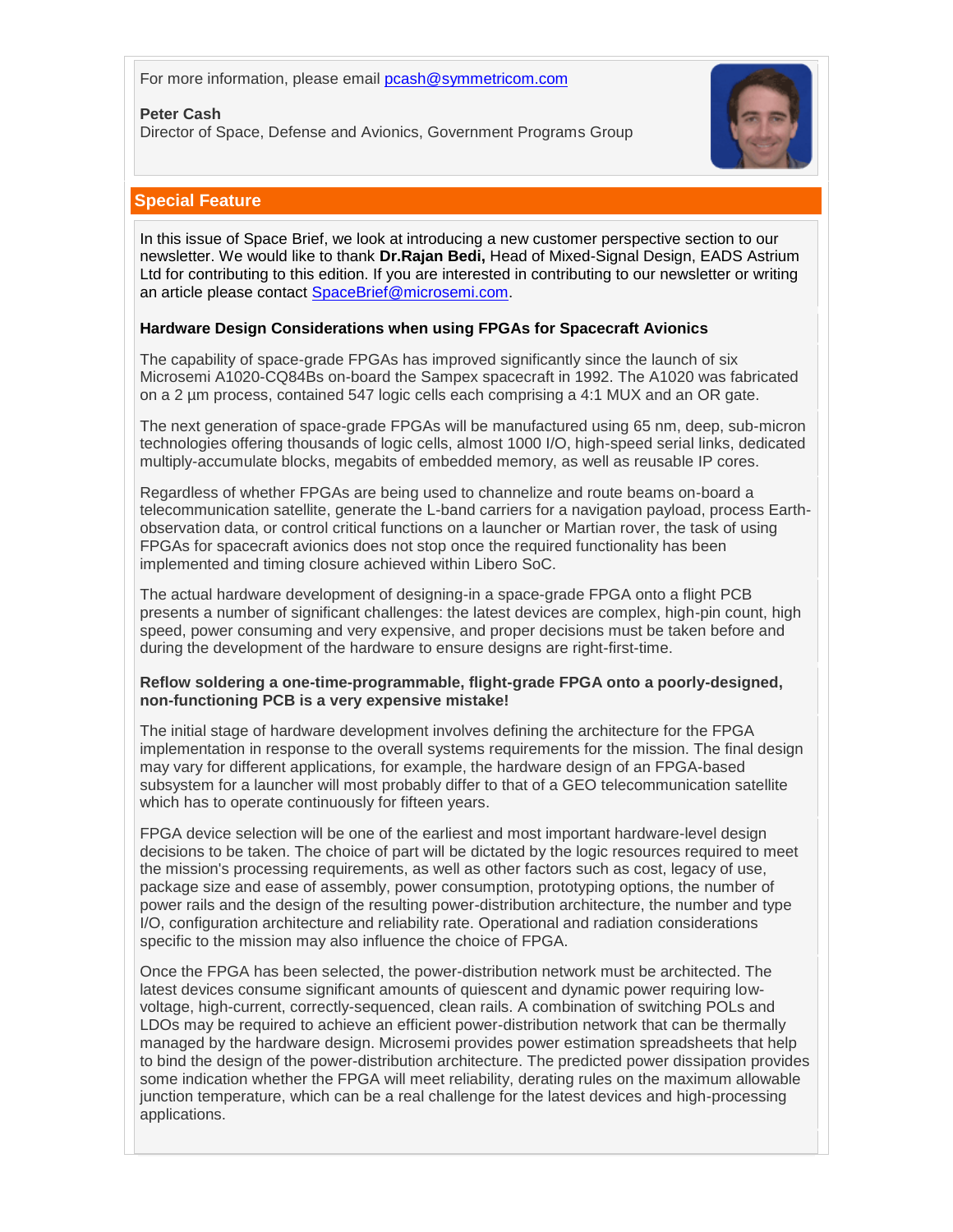Once all the components have been selected, a reliability analysis is performed to provide a failure rate and determine the level of hardware redundancy that may be required to support the mission.

The hardware design must also consider how the board and its performance will be verified at power-up, and how engineering and qualification builds that may ultimately contain one-time programmable FPGAs are prototyped. Aldec Inc. offers prototyping adaptors for Microsemi devices.

The floor-planning and placement of all the components on the PCB is one of the most critical areas in achieving the performance required from the system. If the card also contains mixedsignal or RF blocks, careful partitioning and routing will be required to ensure the noisier FPGA logic does not affect the more sensitive analogue circuitry.

The design of the PCB and the correct allocation of signal, return, power and reference layers within the stack is critical to ensure the hardware functions correctly. Current FPGAs are highspeed devices and fast signals must be routed on controlled-impedance tracks and terminated appropriately. The latest parts contain on-die termination which means that the physical space around the FPGA will not be as busy with passives, reducing the complexity of the transmission lines while maintaining characteristic impedance. Design-for-EMC best practices are essential to achieve the required performance!

### **Microsemi RTAX4000S FPGAs**



Placing a 1 mm pitch, 1272-pin RTAX4000S onto a PCB, qualifying the assembly for space applications and keeping such devices cool, are key mechanical and thermal challenges that have to be overcome. Daisy-chain samples are available to assist with package qualification.

To assist the assignment of I/O to specific banks and pins, EDA tools can be used to automatically optimise the allocation of pins to signals to reduce the number of layer transitions, vias

and the length of tracks. This ability to optimise breakout and escape paths lowers PCB costs, improves signal integrity and reduces EMI. In the bad, old days, this manual process consumed many weeks of work, today, routing changes to meet timing closure and/or PCB layout can now be achieved in seconds.



#### **Automatic optimized allocation of pins to signals.**

Once the PCB has been routed but before the artwork is sent to the PCB manufacturer, it's important to verify the post-layout signal integrity of the key interfaces. Power integrity is used to validate the design of the power planes, the effectiveness of the decoupling strategy and identify any current-density hot spots. The latest FPGAs can have hundreds of high-frequency, fast-edge signals changing at the same time and the post-layout effects of simultaneous-switching noise and GND/VCC bounce are checked. 3D EM modelling ensures that the final hardware will not become an emitter of RFI nor susceptible to external EMI.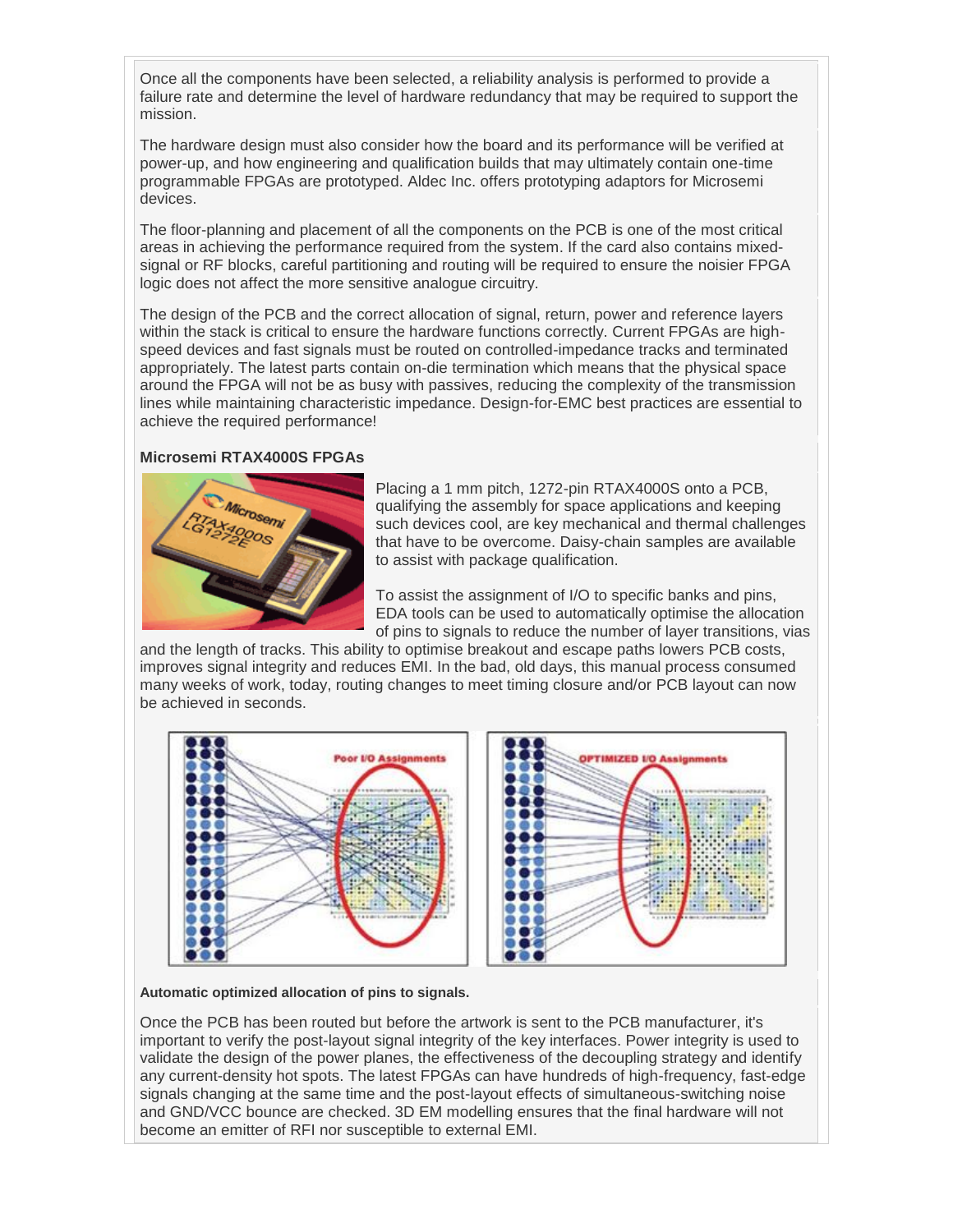The above analyses are performed for worst-case mission conditions to understand the changes in performance towards end-of-life due to ageing and environmental drifts. An FPGA on a GEO telecommunication payload has to operate continuously for at least fifteen years with any downtime affecting the revenue generating capability of the operator.

The above analyses are performed for worst-case mission conditions to understand the changes in performance towards end-of-life due to ageing and environmental drifts. An FPGA on a GEO telecommunication payload has to operate continuously for at least fifteen years with any downtime affecting the revenue generating capability of the operator.

I'd like to take this opportunity to thank Microsemi for inviting me to write this short article. As an end user of space-grade FPGAs, I have only just skimmed the surface of designing-in such devices and will elaborate in a future post next year: [http://www.edn.com/electronics](http://www.edn.com/electronics-blogs/4406636/Out-of-this-World-Design)[blogs/4406636/Out-of-this-World-Design.](http://www.edn.com/electronics-blogs/4406636/Out-of-this-World-Design)

# **Dr.Rajan Bedi**

Head of Mixed-Signal Design, EADS Astrium Ltd.

# <span id="page-6-0"></span>**Appearances and Events**

### **RADECS 2013 - Radiation Effects on Components and Systems**

Microsemi participated in the Radiation Effects on Components and Systems (RADECS) conference and exhibition in Oxford, UK on September 23-27, 2013. The conference featured a technical program consisting of technical sessions of contributed papers describing the latest observations in radiation effects, short courses on radiation effects, a radiation effects data workshop, and an industrial exhibit. Microsemi exhibited in the common booth area where we were able to meet with many global industry experts. For further information visit: [http://www.radecs2013.com/.](http://www.radecs2013.com/)

# **JAXA (Japan Aerospace Exploration Agency) - The 26th Microelectronics Workshop**

Microsemi attended the 26th JAXA Microelectronics Workshop October 24-25, 2013 at the Tsukuba International Congress Center in Japan. This was a highly technical workshop discussing the current status of future trends in the space industry. Brian Wilkinson of Microsemi presented a paper titled; Microsemi - Your Partner for Space Systems Solutions. For further information and to view this presentation please visit: Microsemi - [Your Partner for Space Systems Solutions](https://eeepitnl.tksc.jaxa.jp/mews/jp/26th/data/1_16.pdf)



# **MRQW 2013 - Microelectronics Reliability and Qualification Working Meeting**

Microsemi participated in the Microelectronics Reliability and Qualification Working (MRQW) meeting in El Segundo, CA on December 10-12, 2013. MRQW provided a forum for discussion of microelectronics reliability and qualification issues for microelectronics targeted for use in space systems. Microsemi presented a paper titled; Certification Update on MIL-STD-1553 IP for Microsemi FPGAs. For further information visit: [http://www.cvent.com/events/2013](http://www.cvent.com/events/2013-microelectronics-reliability-qualification-working-meeting-mrqw-/event-summary-9fc30f05eda94bf09763e25c89463df5.aspx) [microelectronics-reliability-qualification-working-meeting-mrqw-/event-summary-](http://www.cvent.com/events/2013-microelectronics-reliability-qualification-working-meeting-mrqw-/event-summary-9fc30f05eda94bf09763e25c89463df5.aspx)[9fc30f05eda94bf09763e25c89463df5.aspx.](http://www.cvent.com/events/2013-microelectronics-reliability-qualification-working-meeting-mrqw-/event-summary-9fc30f05eda94bf09763e25c89463df5.aspx)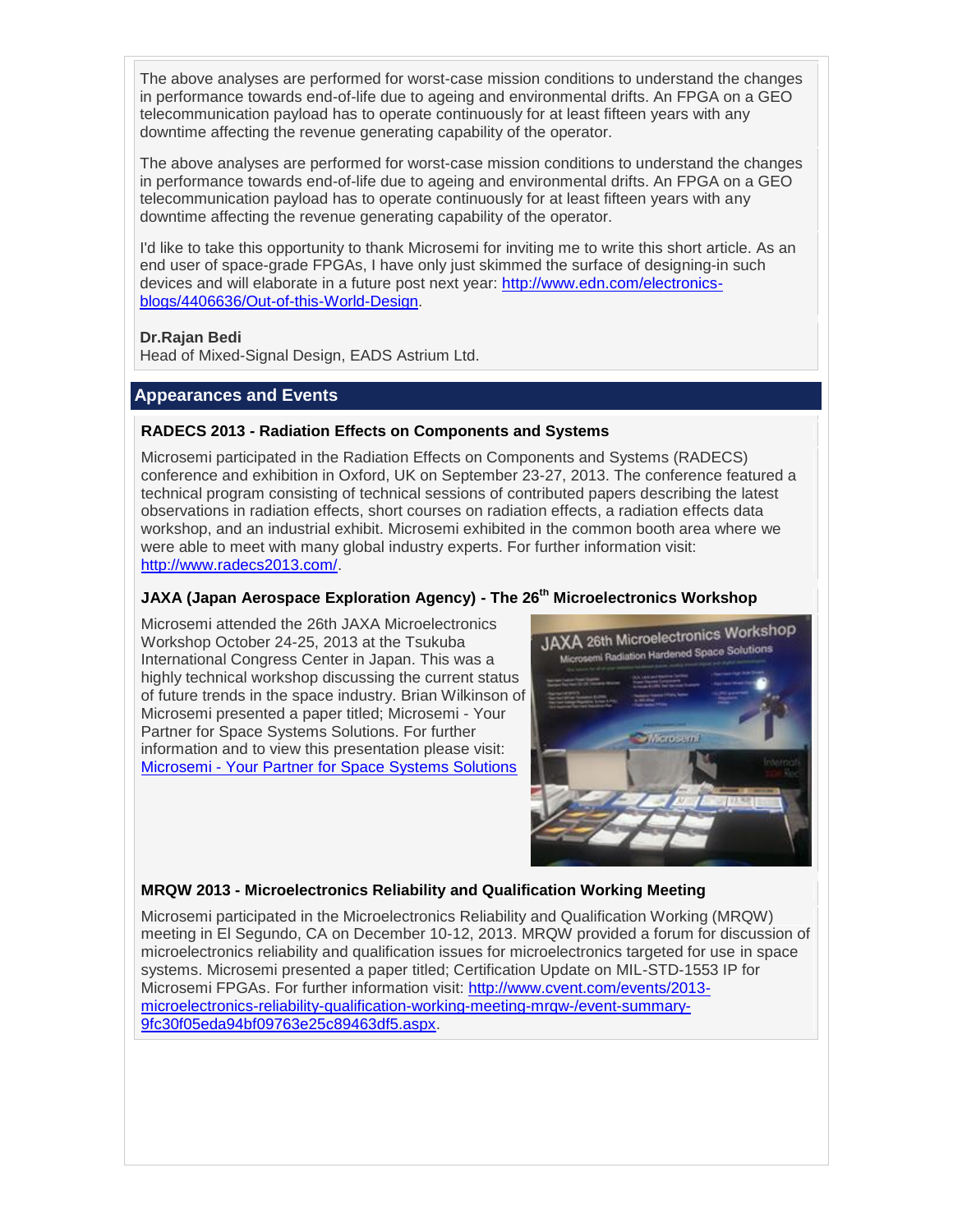# <span id="page-7-0"></span>**Microsemi's Commitment to Space**  Microsemi.

**Space Forum Noordwijk (Holland) and Moscow (Russia) - November 19 & 21, 2013**

Over 250 industry partners attended Microsemi's Space Forums held in Noordwijk, Holland and Moscow, Russia in November and the event was extremely well received and appreciated by all participants. These space forums are designed to provide a comprehensive view of the space market as it pertains to Microsemi offerings and to assist customers with understanding the key technology benefits.



Microsemi presented a systems view of product definition and development now employed within Microsemi, where we look to apply our system knowledge to help define integrated roadmaps to leverage our breath in applications.



Microsemi presented a very broad portfolio of technologies to help our customers design their products, updates on the most recent products and the depth of processes and capabilities now available for space, driving a very broad range of new products in the development pipeline.